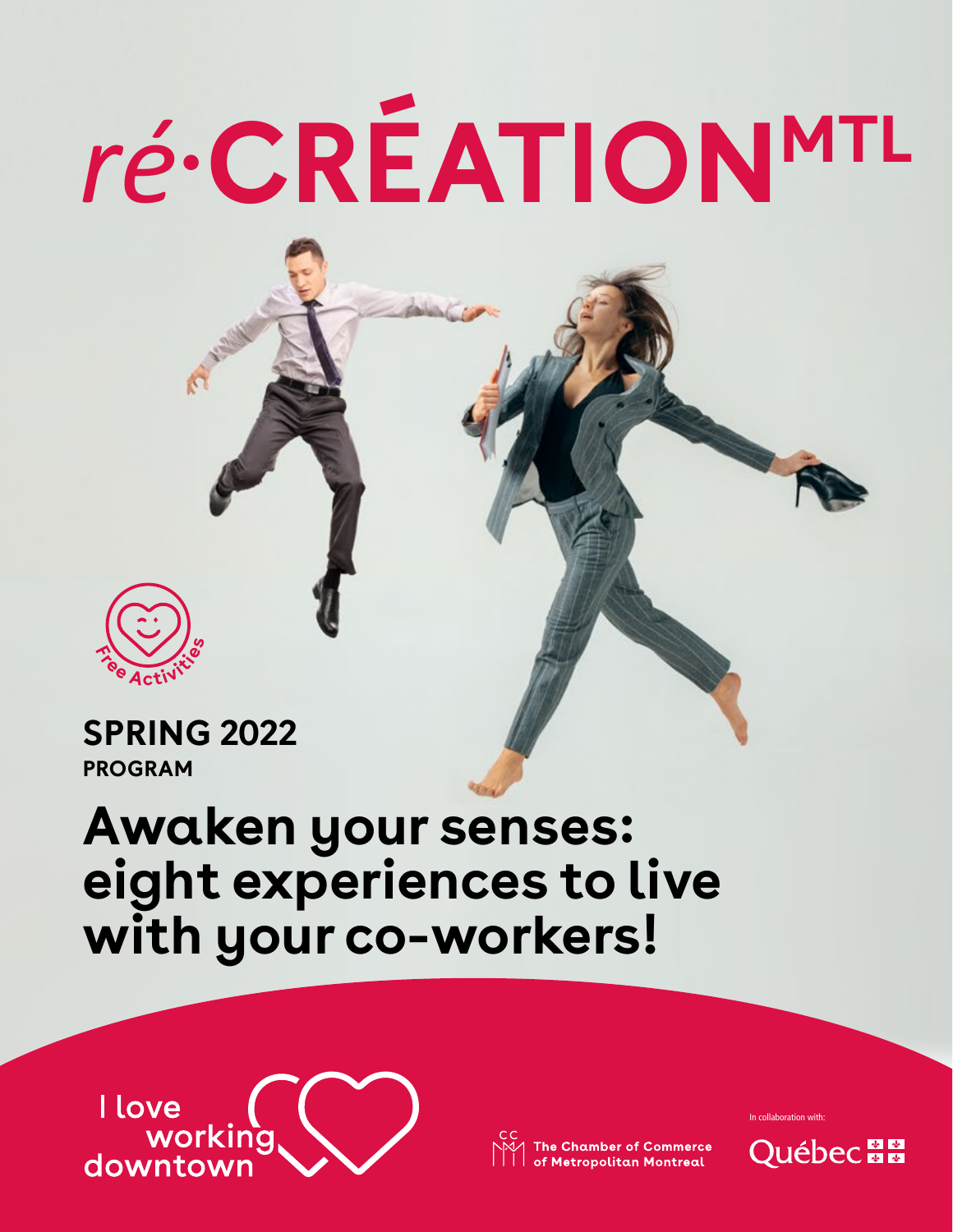

**ARcade**

Promoter: Moment Factory

#### [An interactive gaming experience that combines the latest](https://www.ccmm.ca/en/i-love-working-downtown/re-creationmtl-program/project-arcade/)  multimedia innovations with video game technology.

#### **APRIL 5 TO JUNE 23, 2022**

Eaton Centre, Level 1 (across from Time Out Market and UNIQLO) 705 Sainte-Catherine St. West

#### How to participate

- 1. Mobilize your colleagues to form teams.
- 2. Reserve your spot for a one-hour time slot.
- 3. Get together with your colleagues to move, compete and have a unifying experience.

# **[Eating Voices](https://www.ccmm.ca/en/i-love-working-downtown/re-creationmtl-program/project-eating-voices/)**

Promoters: Daily tous les jours and Nicolas Fonseca

A concept that combines an auditory experience with the best of Montréal gastronomy at Le Central, a downtown hub for foodies.

#### **FROM MARCH 24 TO DECEMBER 16, 2022**

Le Central, 30 Sainte-Catherine St. West

#### How to participate

- 1. Bring your headphones and your charged smartphone.
- 2. Choose and order your meal at Le Central.
- 3. Sit down and scan the QR code on the table.
- 4. Pick your episode.
- 5. Put on your headphones.
- 6. Enjoy!





#### **[Festival Art Souterrain XL](https://www.festival2022.artsouterrain.com/en/voies-voix-resilientes-art-souterrain-festival-2022/)** Promoter: Art Souterrain

Discover this contemporary art exhibition circuit through 6 km of Montréal's underground network.

#### **FROM APRIL 2 TO JUNE 30, 2022**

Montréal's underground network – Multiple locations <https://www.festival2022.artsouterrain.com>

#### How to participate

Take some art breaks during your daily journey and discover installations, paintings, performances, videos, photographs, digital art and sculptures by the Festival Art Souterrain XL! [Click here](https://www.festival2022.artsouterrain.com/en/voies-voix-resilientes-art-souterrain-festival-2022/) to discover the route and register for the activities.

## **[Generations of Greatness](https://www.ccmm.ca/en/i-love-working-downtown/programmation-re-creationmtl/project-generations-of-greatness/)**

Promoters: Montréal Canadiens, LNDMRK and Lumenpulse

#### An urban mural on brick to commemorate the history of hockey in Montréal.

#### **PERMANENT INSTALLATION ACCESSIBLE SINCE ITS UNVEILING ON NOVEMBER 19, 2021**

Cour Rio Tinto, 1190, avenue des Canadiens-de-Montréal

#### How to participate

Head to the Cour Rio Tinto at the Bell Centre to admire this impressive mural any time you like, especially before a hockey game or simply as you walk through the city!



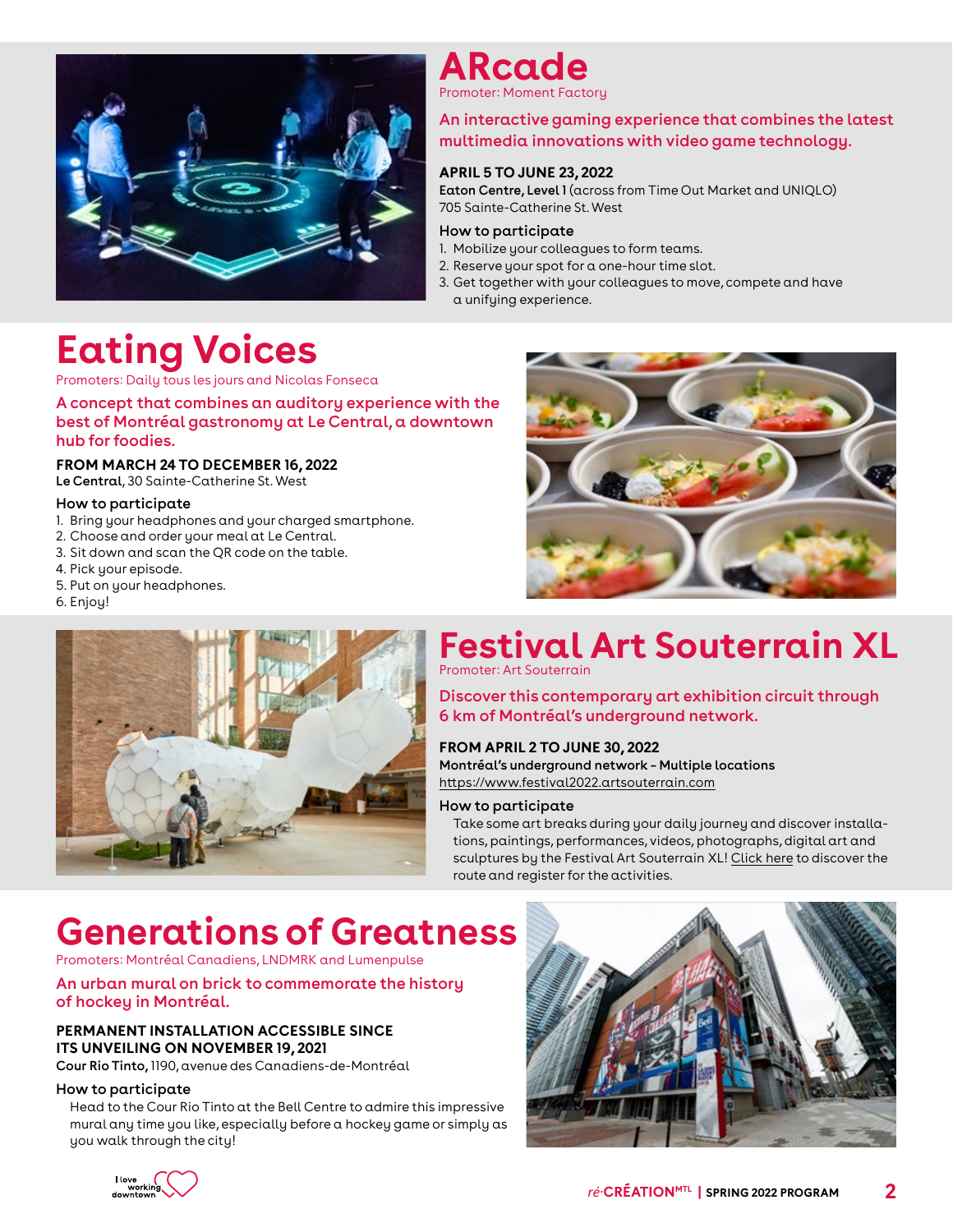

## **Holographic Garden – [The Other Side of the Screen](https://www.ccmm.ca/en/i-love-working-downtown/re-creationmtl-program/project-holographic-garden/)**

Promoters: Collectif Escargo and Multicolore

#### An urban garden boasting holographic effects and overhead plants.

**MARCH 7 TO AUGUST 10, 2022** CIBC Tower, 1155 René-Lévesque Blvd. West

#### How to participate

Head to the CIBC Tower to relax, recharge and soak up some creative vibes during your lunch hour, on a break or between meetings.

## **[Les Espaces temps](https://www.ccmm.ca/en/i-love-working-downtown/re-creationmtl-program/project-espaces-temps/)**

Promoter: Complexe Desjardins

A series of immersive areas for co-working, brainstorming and relaxing all through Complexe Desjardins.

#### **APRIL 4 TO SEPTEMBER 30, 2022**

Complexe Desjardins, Level 3 (Street), 150 Sainte-Catherine St. West

#### How to participate

Discover the three immersive spaces of Espaces temps for a coffee break, a work session or brainstorming with colleagues during business hours at Complexe Desjardins.





### **NRML BSKT** Promoter: Harrison Fun

An accessible, stimulating and beautiful playground celebrating basketball.

#### **SUMMER 2022**

Rooftop of the Delta Hotel by Marriott Montreal 475 President-Kennedy Avenue

#### How to participate

Meet up during business hours on Delta Hotel's smart field for various sports challenges.

## **Animation and art installation project at Place Ville Marie**

Promoter: Ivanhoé Cambridge

Helping generate buzz about our city and making it more attractive and exciting, this signature project for Montréal will have a monumental impact on the community – benefiting workers, residents, merchants and tourists alike.

**SUMMER 2022 – PERMANENT INSTALLATION** Esplanade Place Ville Marie, 1 Place Ville Marie

How to participate Details to come